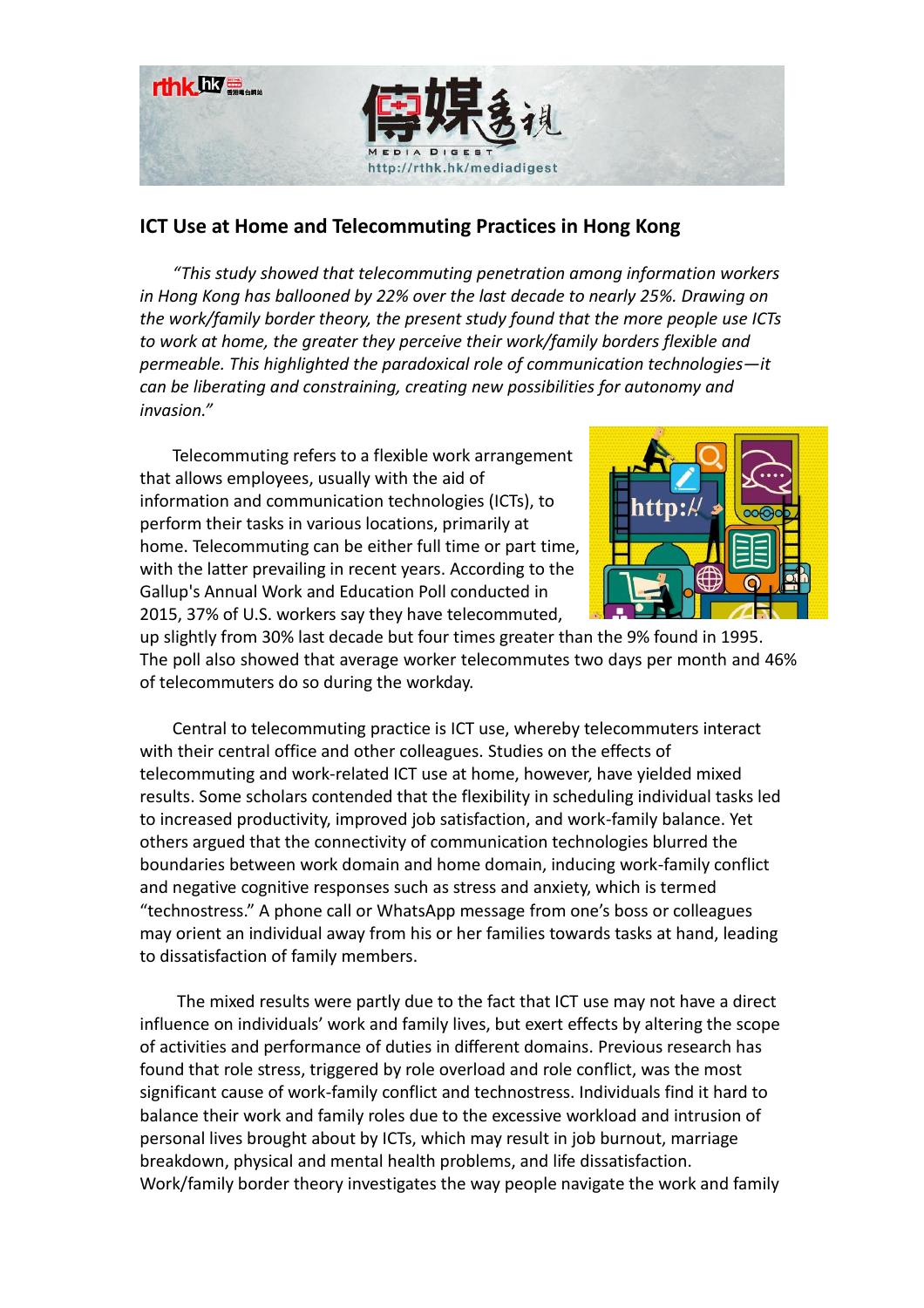domains and manage the borders between them in order to strike a balance.

According to the theory, the borders between work and family domains are primarily characterized by their *permeability* and *flexibility*. *Permeability* refers to the extent to which the boundary between work and family allows the psychological or behavioral aspects of one domain to enter another. *Flexibility* indicates the extent to which a domain may contract or expand to accommodate the demands of another domain. In fact, flexibility involves the malleability of the boundary between two or more role domains (e.g., the ability of a role domain such as professor to expand or contract to accommodate the demand of another role domain such as parent, and vice versa). When the work/family border is flexible, individuals tend to have more freedom in choosing their work hours and locations. When the borders are flexible and permeable, they are blended, leading to the integration of work life and family life.

Leung (2004) surveyed 623 information workers in Hong Kong and found that less than 3% were teleworkers, partly due to the low Internet adoption rate at that time. Ten years later, however, the penetration of mobile phones (2.5G and 3G/4G) and household broadband has grown, according to Hong Kong Communications Authority in 2015, to 228.8% and 83.2% respectively, providing a different scenario of telework practice in Hong Kong.

# **Research Objectives**

Although role stress and reliance on technology have been identified as the primary antecedents of work-family conflict and technostress, the mechanism through which ICTs exert impacts on work-family interface is largely unknown. Drawing on the work/family border theory, this study (1) delineates the status quo of telecommuting practices in Hong Kong and (2) investigates the role of work-related ICT use in shaping the characteristics of work/family border—flexibility and permeability—and its subsequent impact on individuals' perceived work-family conflict and technostress.

# **Research Method**

The data were collected via a telephone survey from a probability sample of 509 information workers aged 18 years or older in March-April 2015. The participants were those who had jobs that required the use of a computer to accomplish the tasks of their work and were not self-employed. The response rate was 50%. The sample consisted 46.8% male and 53.2% female. The median age was 40–49 years, and 58.1% of them were married. The median monthly household income was in the range of HKD 20,000 and HKD 24,999 and 55.2% graduated with a bachelor's degree or higher.

Eight types of ICTs were employed to assess the level of *work-related ICT used at home*. The eight ICTs included: 1) personal computer; 2) facsimile machine, copier, or scanner; 3) e-mail; 4) instant messaging such as WhatsApp and WeChat; 5) intranet provided by the company; 6) cloud storage using Dropbox and/or Google Drive; 7) social media such as Facebook; and 8) search information on the World-Wide-Web.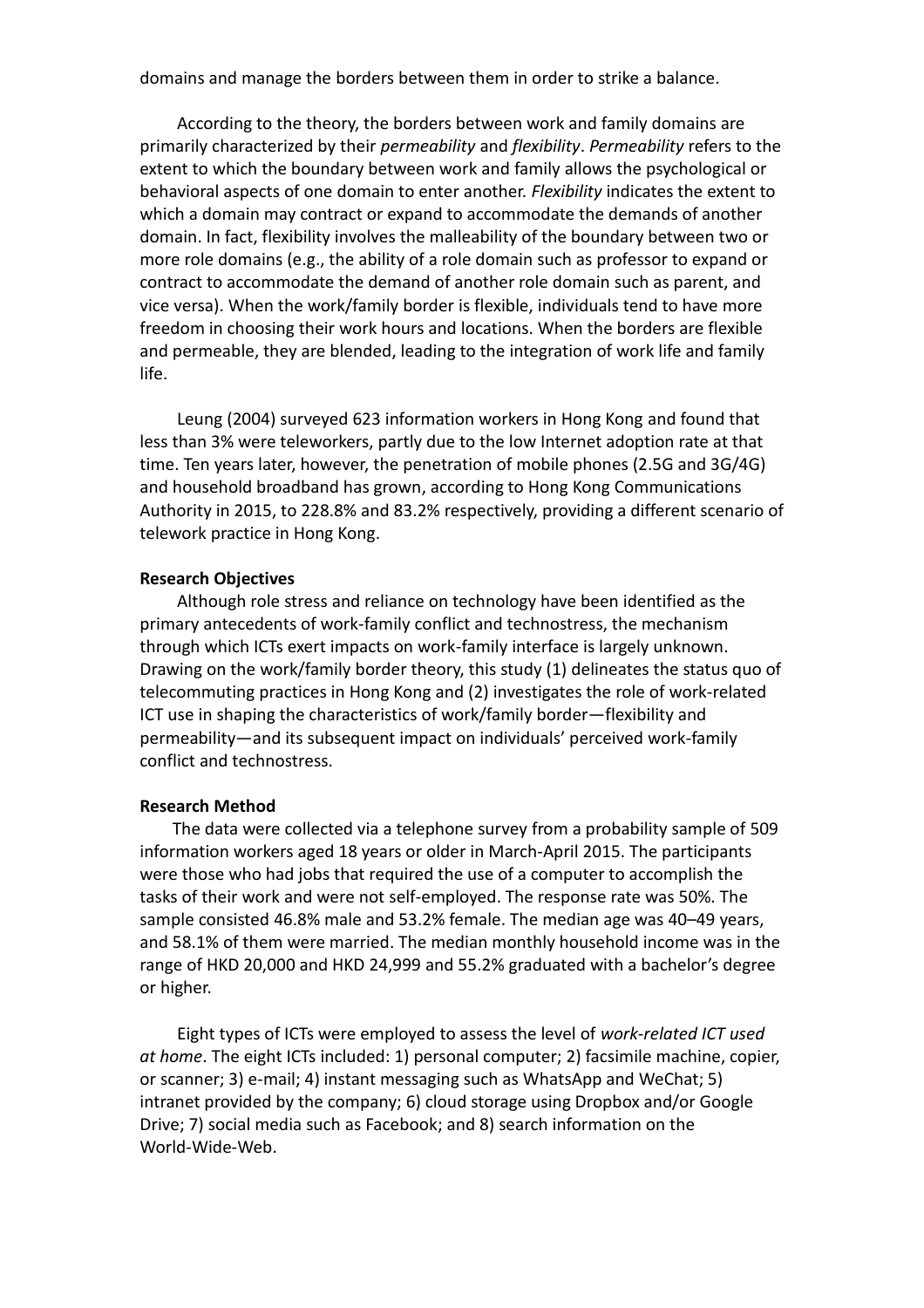# **Results**

# *Telecommuting adoption in Hong Kong*

As shown in Figure 1, the penetration of telecommuting among information workers in Hong Kong was 24.8% (specifically those who admitted that they work at least one day or more a week at home). Compared to a similar study conducted over 10 years ago when only 3% of information workers considered themselves teleworkers (Leung, 2004), this figure has increased dramatically. Of all the telecommuters, 37.3% telecommuted one day a week, 26.2% two days a week, and 36.6% telecommuted three days or more a week away from the office (see Figure 2). In terms of who telecommute, the study found that 22.6% of the telecommuters were managers or administrators, 18.8% were professionals (such as lawyers, computer programs, accountants, and designers), and 28.9% were assistants of professionals (such as paralegal and nurses).



Figure 1. Percentage of telecommuters and non-telecommuters



**Telecommute** 

Figure 2. Intensity of telecommuting among teleworkers

#### *Comparing telecommuters and non-telecommuters*

We further examined the differences between telecommuters and non-telecommuters in terms of their work-related ICT use at home, permeability and flexibility of work/family borders, work-family conflict, and technostress. As shown in Figure 3, telecommuters scored higher than non-telecommuters in every aspect. Specifically, telecommuters used ICTs to work at home far more often than their non-telecommuter counterparts. They had higher flexibility and permeability both at work domain and at home domain, experiencing higher levels of work-family conflict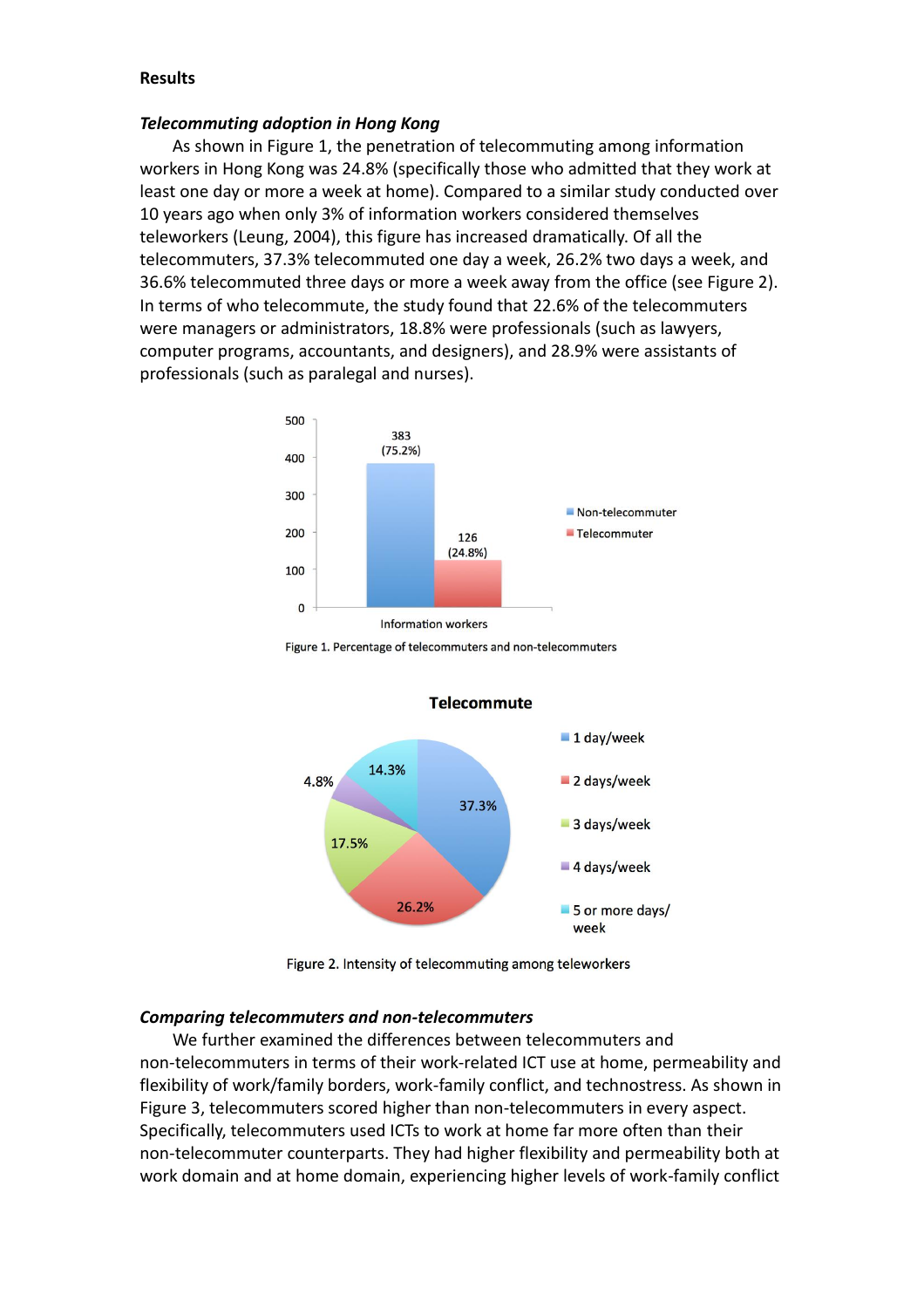and technostress. While some differences were slight between the two groups, telecommuters largely exceed non-telecommuters in terms of work-related ICT use at home, permeability at home, and technostress, suggesting that using ICT to work at home obscured the boundary between work domain and home domain, causing work-related tasks spilled over into family lives. Additionally, both teleworkers and non-teleworkers have relative high levels of flexibility at home and technostress, indicating that information workers had supportive family members but suffered from stress and anxiety brought on by ICTs.



Figure 3. Mean differences between telecommuters and non-telecommuters

# *Effects of work-related ICT use at home*

We also explored how work-related ICT use at home influenced the characteristics of work/family border. As shown in Figure 4, people who often use ICTs to work at home exhibited higher flexibility and permeability at work and home domains than those with lower levels of ICT use at home. It is important to note that the effect of ICT use at home on permeability at home domain was much stronger than that on other variables, suggesting that employing ICTs to work at home largely contributed to individuals' perceived permeability of the border around home domain, leading to increased work-family conflict and technostress.



Figure 4. Mean differences between high & low work-related ICT use at home

# *Work-family conflict and technostress*

The results show that individuals with high permeability at home and work domains experienced higher levels of work-family conflict compared to those with low permeability (see Figure 5). It is the same case for people with high levels of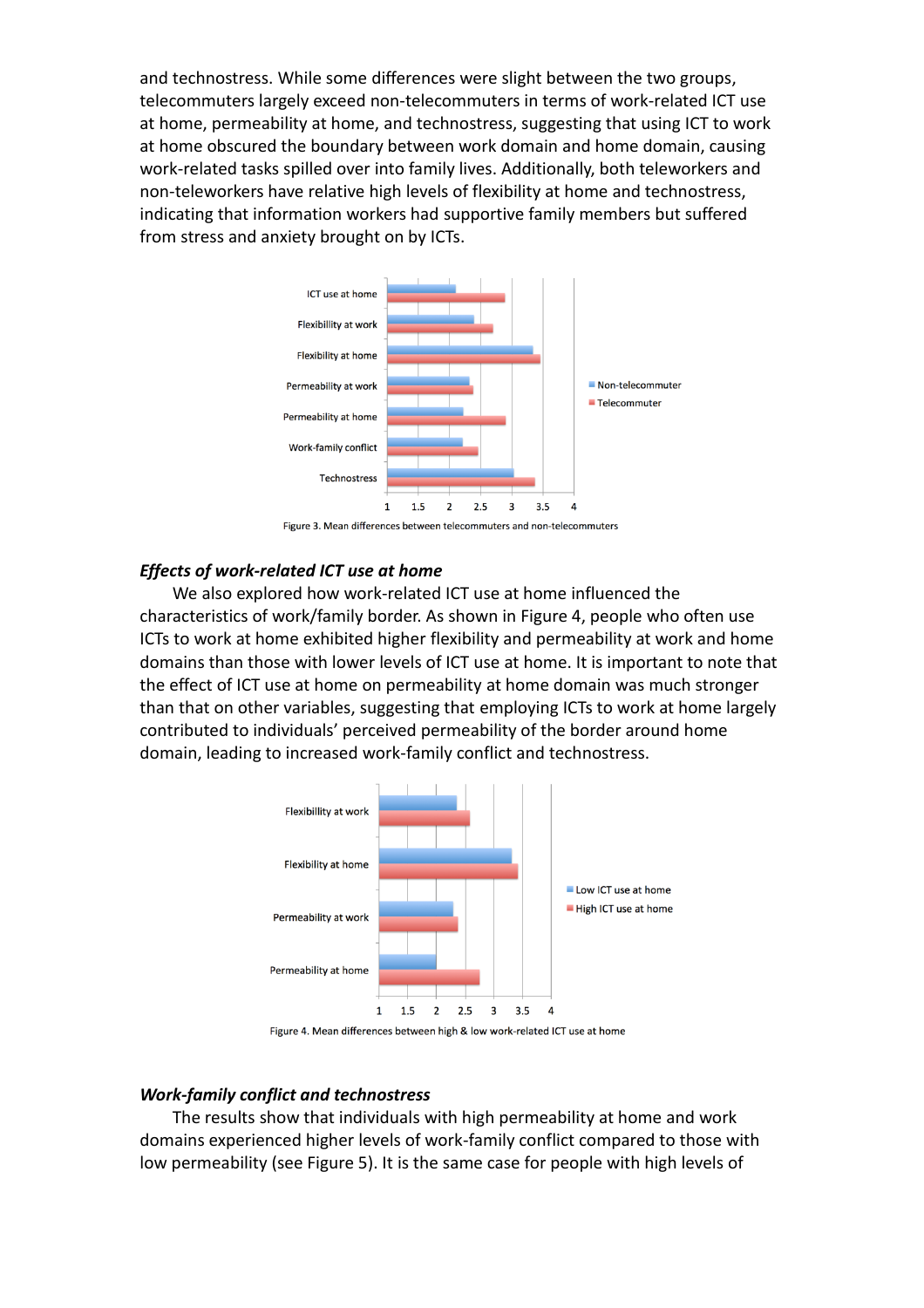work-related ICT use at home. However, flexibility at home and work domains helped to reduce work-family conflict, as evidenced by the fact that people with high flexibility reported lower levels of work-family conflict than those with low flexibility. As for technostress, people with high permeability at home and ICT use at home experienced more technostress, while permeability at work, flexibility at home, and flexibility at work reduced technostress (see Figure 6).



Figure 5. Predictors of work-family conflict



Figure 6. Predictors of technostress

## **Conclusion and implications**

This study showed that telecommuting penetration among information workers in Hong Kong has ballooned by 22% over the last decade to nearly 25%. Drawing on the work/family border theory, the present study found that the more people use ICTs to work at home, the greater they perceive their work/family borders flexible and permeable. This highlighted the paradoxical role of communication technologies—it can be liberating and constraining, creating new possibilities for autonomy and invasion. The results also suggested that low flexibility and high permeability of work/family borders, rather than ICT use at home, had much stronger influences on increasing work-family conflict and technostress. Thus, it is the individuals' control over what passes through the work-home boundary that determines the effects of ICT use on their work and family lives.